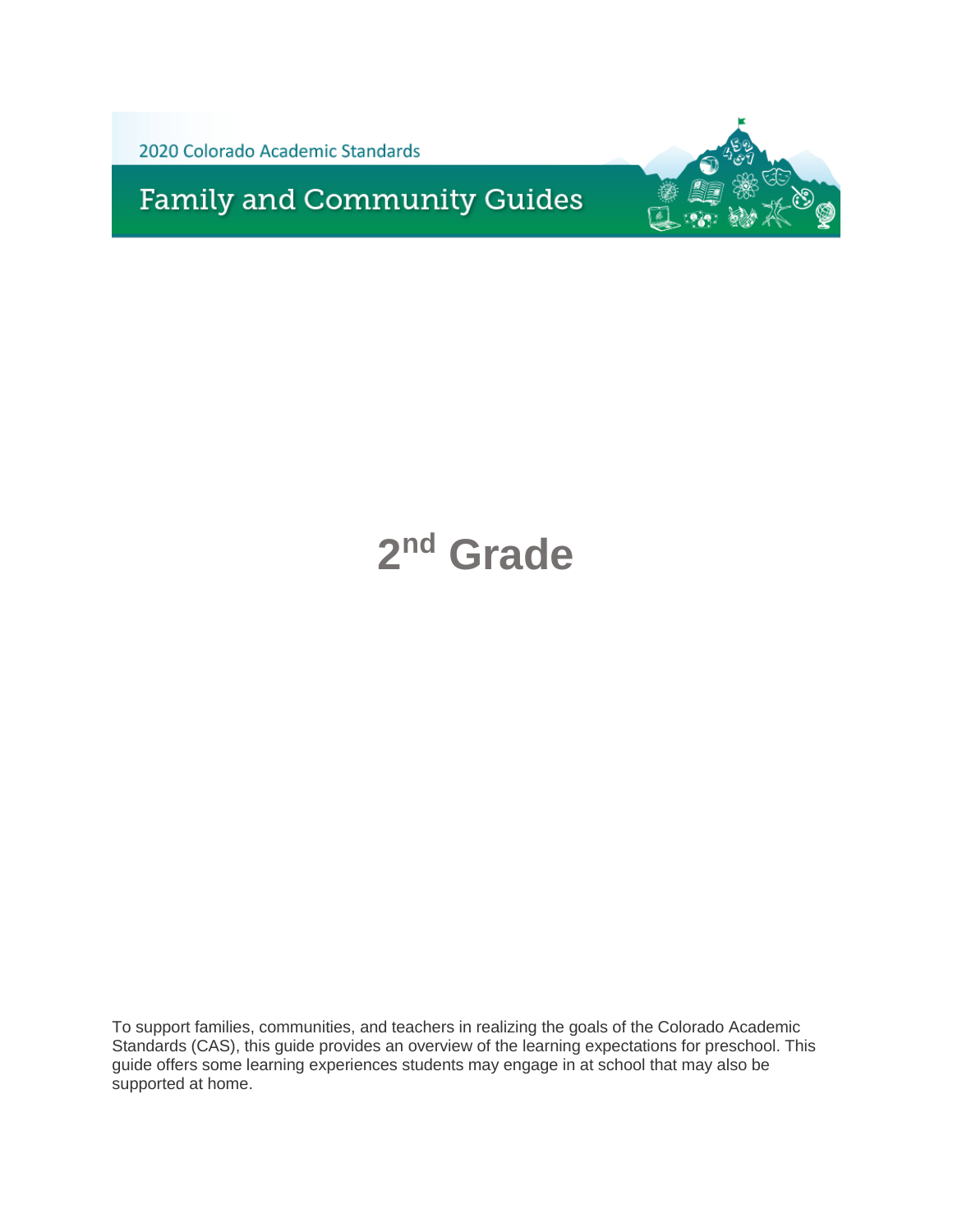

The comprehensive health standards in the elementary years focus on developing individual skills to enhance physical, emotional, and social wellness and using those individual skills in family, school, and community environments. In each grade, the standards ask students to investigate healthy eating and living habits, explore positive communication strategies, examine effective decision-making, and identify ways to ensure personal and community safety.

# **Expectations for 2nd Grade Students:**

- **Physical and Personal Wellness**: Identify eating behaviors that contribute to good health and recognize basic childhood chronic diseases.
- **Social and Emotional Wellness**: Utilize knowledge and skills to develop a positive self-concept; use knowledge and skills to develop an awareness of others and maintain healthy relationships.
- **Prevention and Risk Management**: Identify the dangers of using tobacco products and being exposed to second hand smoke and marijuana products; categorize safe and proper use of household products; explain why bullying is harmful and how to respond appropriately; demonstrate interpersonal communication skills to prevent injury or to ask for help in an emergency or unsafe or bullying situation.

- Describing how a healthy diet helps provide the energy to move, think clearly, and solve problems throughout the day.
- Identifying appropriate portion sizes of various types of foods.
- Recognizing the body signals (being full or hungry).
- Making safe decisions in emergency situations.
- Categorizing common childhood and chronic diseases.
- Examining how people express their emotions in a variety of ways.
- Utilizing appropriate ways to express emotions at school, work, or within the family.
- Expressing verbal and non-verbal communication.
- Demonstrating effective refusal skills.
- Analyzing similarities and differences between teasing and bullying.
- Identifying the dangers and effects of tobacco use, marijuana use, and second-hand smoke.
- Determining the safe use of substances and household products.
- Identify ways that technology can distract us and cause unsafe situations.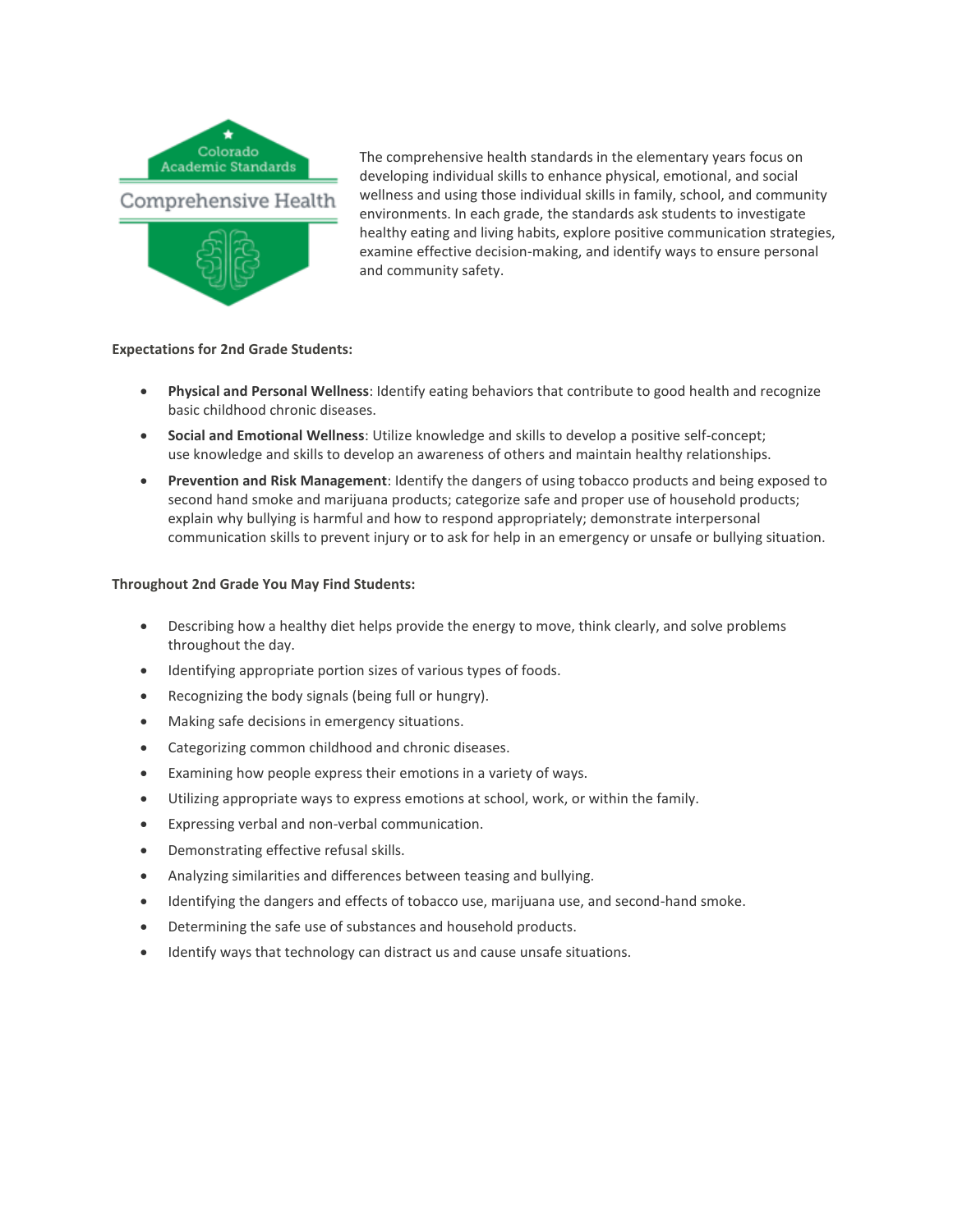

The dance standards in the elementary years focus on general dance knowledge and skills to ensure a solid foundation for more specialized dance studies. In each grade, students explore various dance forms, gain body awareness and movement skills, develop problem-solving skills through dance making, and respond to dance performances.

# **Expectations for 2nd Grade Students:**

- **Movement, Technique, and Performance (Perform/Present)**: Demonstrate how to watch and recreate movements; accurately and expressively perform simple dance sequences.
- **Create, Compose and Choreograph (Create)**: Create dances that use a short phrase or gesture that is repeated within the dance.
- **Historical and Cultural Context (Know/Comprehend)**: Discuss the ways dance is used in various societal/community traditions.
- **Reflect, Connect, and Respond (Critique/Evaluate/Refine)**: Identify differences between dance styles or cultural dances; discuss the emotions connected with performing or watching particular dances (happy, sad, angry).

- Demonstrating a variety of simple dance movement combinations.
- Choosing how to move to music or following a teacher's movements.
- Assisting their classmates and teacher in composing a class dance about a favorite story or character.
- Discussing when/where dances are performed in various community celebrations.
- Discussing the traditions, culture, and nation/country connected with a specific dance.
- Explaining personal dance preferences.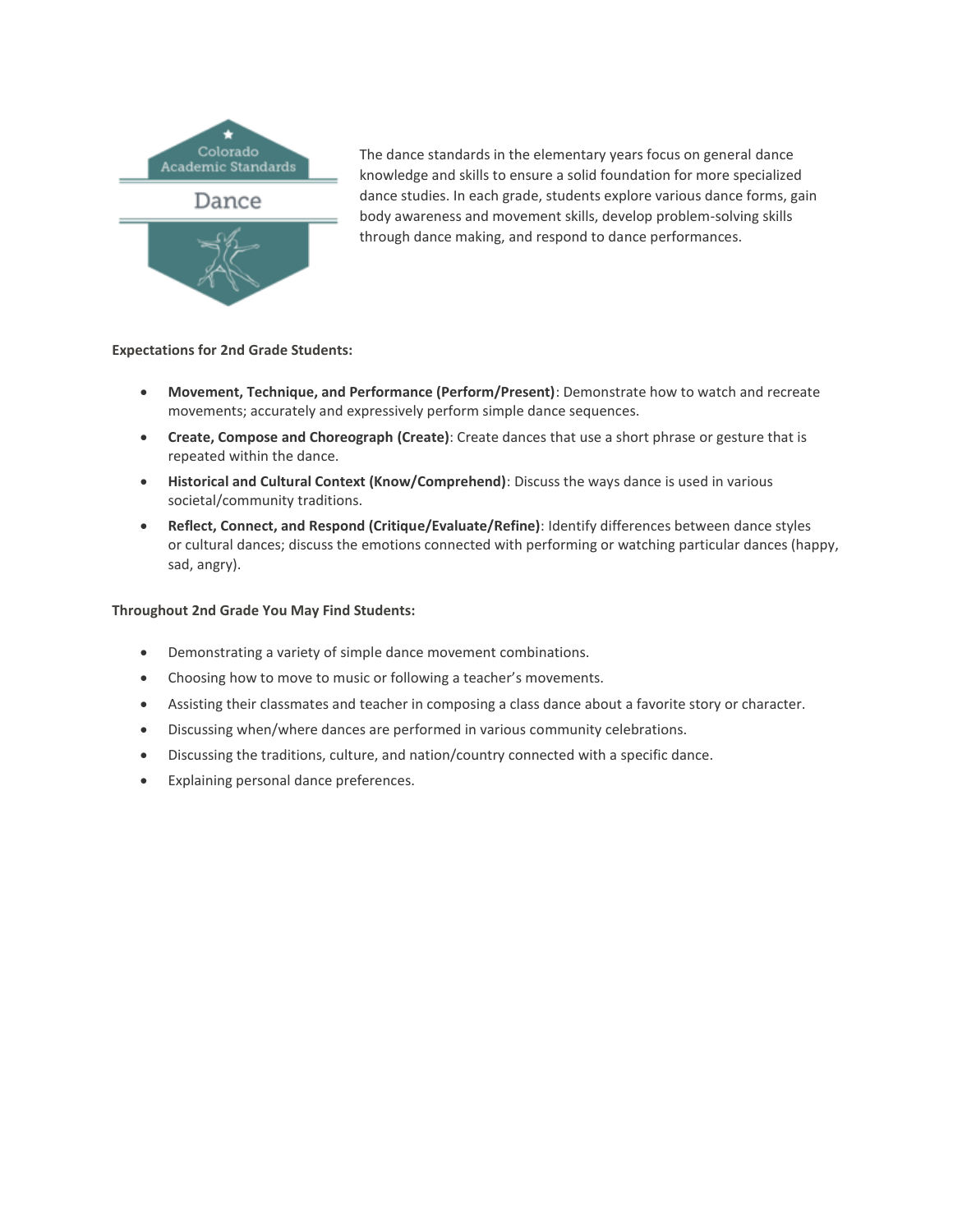

The drama and theatre arts standards in the elementary years focus on general drama knowledge/skills and basic theatre elements to ensure a solid foundation for more specialized study in later grades, including technical theatre, creative movement, improvisation, acting/writing/directing, and film studies. Students discover techniques; perform theatrical works; explore characters, plot, and themes; investigate dramatic texts; discover and describe personal theatre preferences; and explore constructive ways to reflect and respond to various dramatic works.

## **Expectations for 2nd Grade Students:**

- **Create**: Demonstrate basic sounds, movements, and facial expressions to create a character; improvise story elements (beginning, middle, end) using body and voice individually and in groups.
- **Perform**: Act out the elements of a short story, use voice and movement to show character choices (demonstrating reactions, feelings, relationships, and ideas), and convey meaning in an artistic work through collaboration.
- **Critically Respond**: Identify the causes and effects of character actions in stories; discuss the choices made to show setting, characters, and plot of stories; and examine how personal preferences impact an audience reaction.

- Exploring body posture and sounds to bring a character to life; practicing improvisation such as changing the reaction of a character to the same situation.
- Explaining the basic plot of a story and ways to change the story (telling a fairy tale from the side of the villain).
- Deciding how to create a setting for a story or scene (using body, backdrops, set pieces, and or and props).
- Collaborate with others to compose a scene.
- Participating in a class discussion about a theatre performance.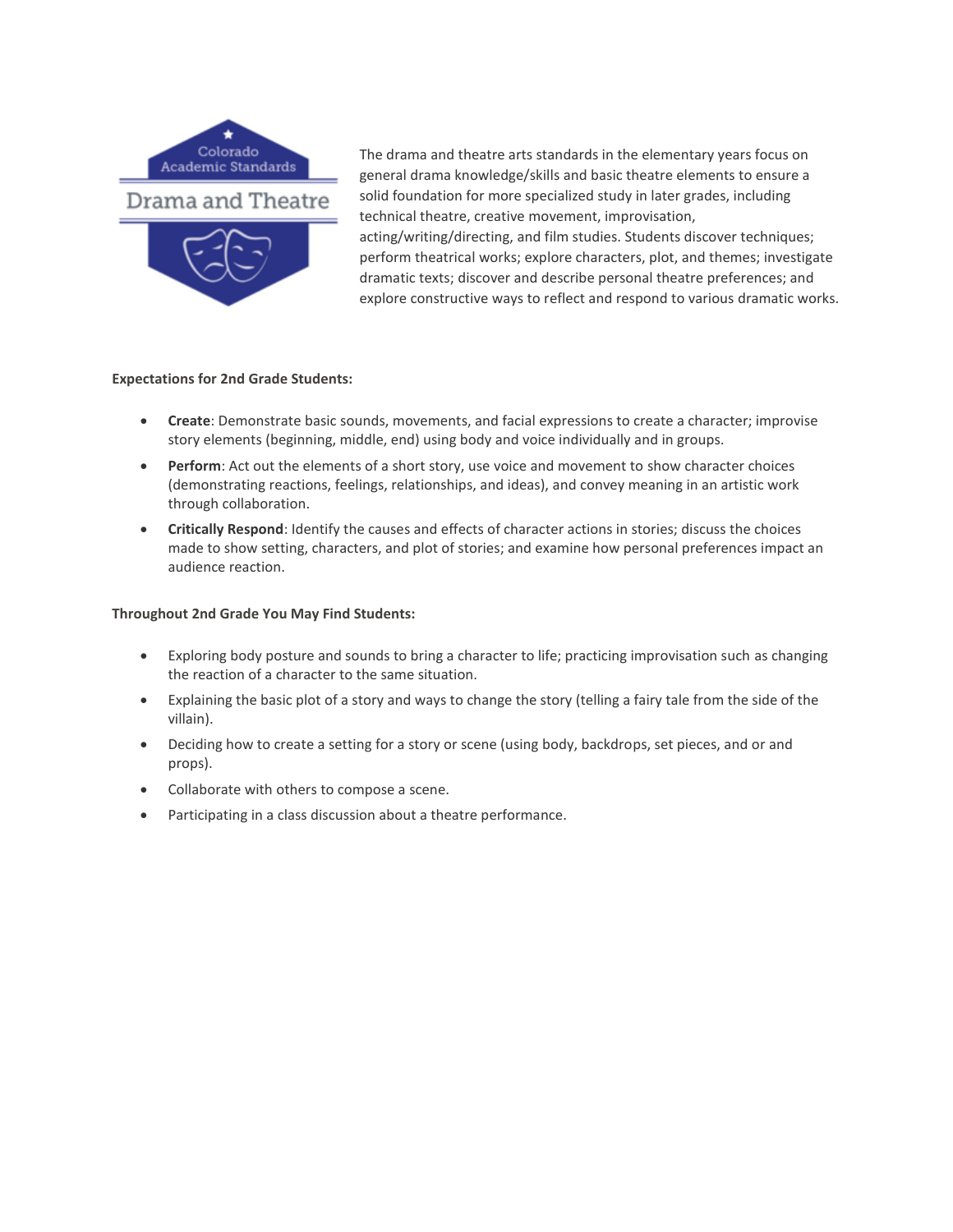

The mathematics standards in the elementary years focus on number and operations. Ideas from measurement and geometry help students learn about numbers and quantities. In each grade, students make sense of problems, explain their thinking, and describe their world with mathematics.

# **Expectations for 2nd Grade Students:**

- **Number and Quantity**: Use an understanding of place value to add and subtract within 100.
- **Algebra and Functions**: Fluently (consistently) add and subtract within 20 using mental strategies.
- **Data, Statistics, and Probability**: Read and create pictographs and bar graphs; relate addition and subtraction to length, time and money.
- **Geometry**: Build, draw, and analyze 2-dimensional shapes (squares and triangles) and 3-dimensional shapes (cubes and pyramids).

- Mentally adding and subtracting problems like 17 5, 13 + 6, and 15 12.
- $\bullet$  Skip counting by 5s (5, 10, 15), 10s (10, 20, 30), and 100s (100, 200, 300) starting at different numbers.
- Solving two-digit addition and subtraction problems using a variety of strategies.
- Using number lines to solve addition and subtraction word problems.
- Exploring the features of shapes and ways to break shapes into halves, thirds, and fourths.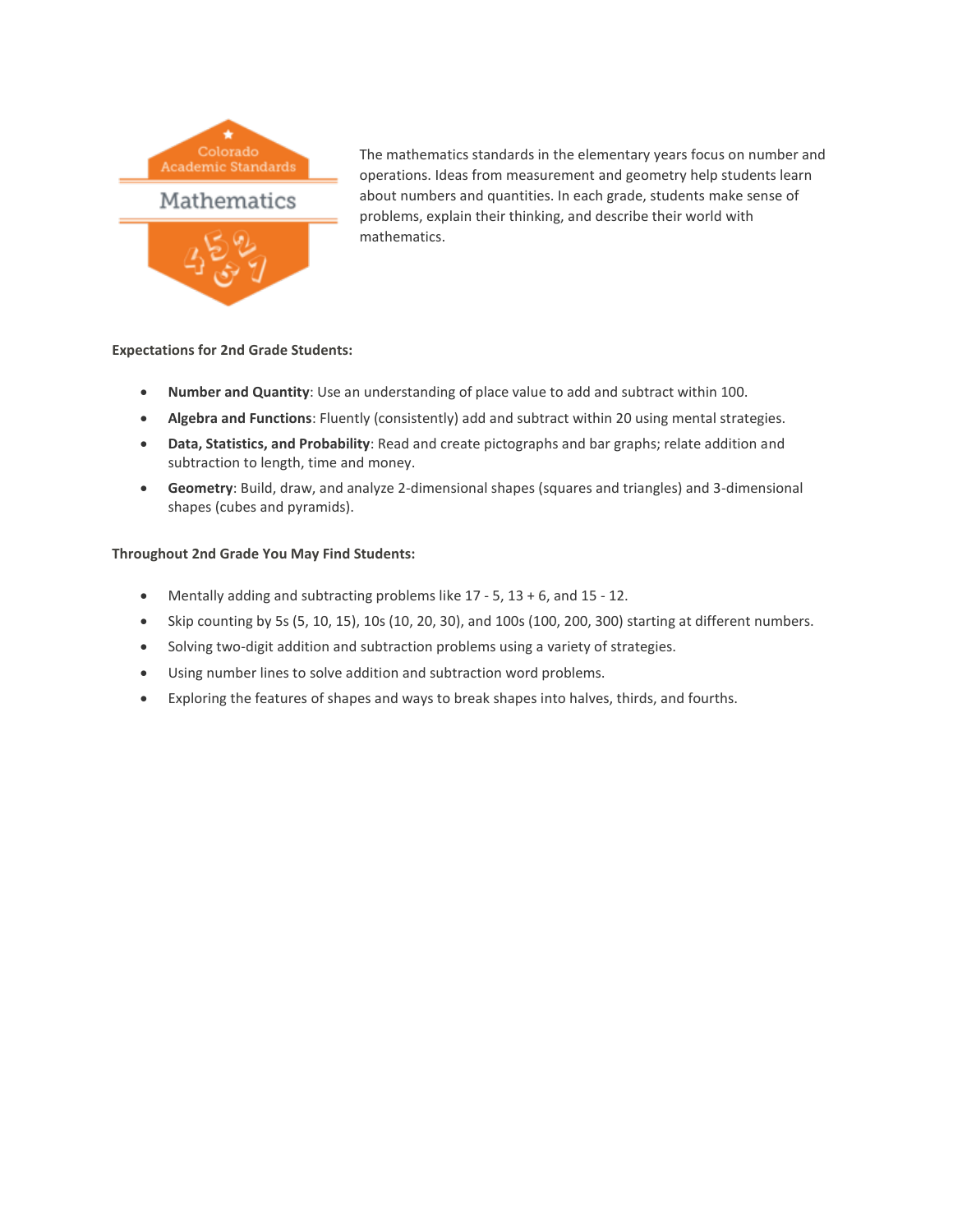

The music standards in the elementary years focus on general music knowledge and skills to ensure a solid foundation for the opportunity for more specialized musical study in later years. In each elementary grade, students investigate and perform various music styles and genres, examine the language of music through identifying and writing simple music notation, consider simple musical composition processes, and develop the ability to describe their own musical preferences as well as critique the music of others.

# **Expectations for 2nd Grade Students:**

- **Expression of Music (Perform/Present)**: Perform simple musical patterns, songs, and respond to teacher and peer feedback to improve musical skills.
- **Creation of Music (Create)**: Create instrumental and vocal patterns to accompany poems, rhymes, and stories.
- **Theory of Music (Know/Comprehend)**: Use musical vocabulary to accurately identify music elements (dynamics-loud/soft, simple types of notes, patterns of notes, types of tones-low/high); recognize changes in tempo (speed) and dynamics (volume), and recognize types of instruments.
- **Aesthetic Valuation of Music (Appreciate and Understand)**: Explore and discuss music from various cultures and discuss music students like.

- Singing or playing a variety of simple songs.
- Choosing movements to complement sounds.
- Composing, with a teacher and fellow students, new sounds or ideas.
- Demonstrating learned rhythms through a variety of ways.
- Discussing a song from another culture.
- Expressing opinions (like and dislikes) about particular prices of music.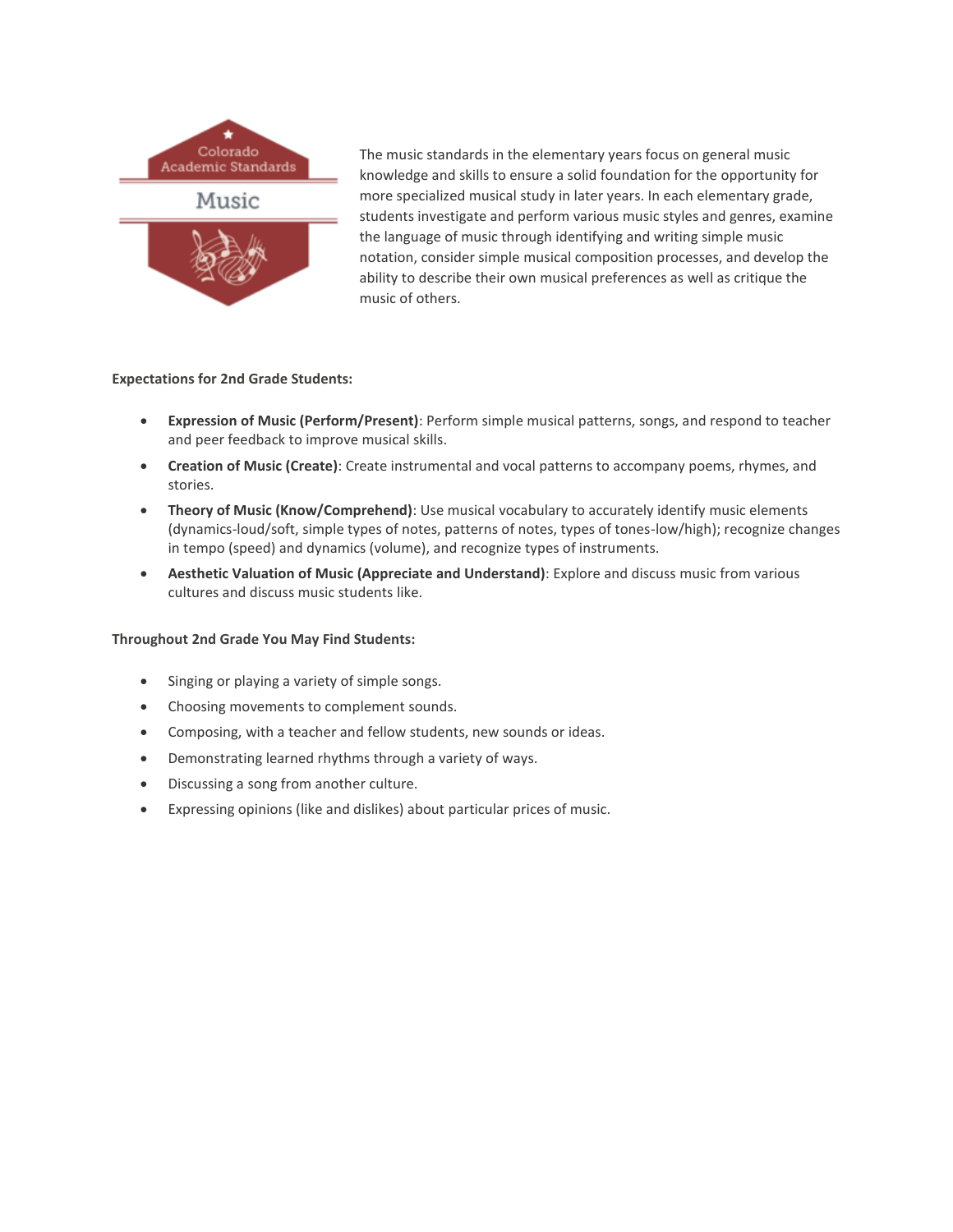

The physical education standards in the elementary years focus on enhancing movement concepts and skills, understanding basic healthrelated components and skill-related components of fitness and how it relates to personal fitness, demonstrating respect, and the ability to follow directions. In each grade, students demonstrate various movement concepts; assess personal behaviors; connect fitness development to body systems; demonstrate respect for self, others, and various physical activity environments; and utilize safety procedures during physical activities.

## **Expectations for 2nd Grade Students:**

- **Movement Competence and Understanding**: Demonstrate the elements of movement in combination with a variety of locomotor skills (e.g., walking, running, sliding); demonstrate control and balance in traveling and weight-bearing activities using a variety of body parts and implements; use feedback to improve performance.
- **Physical and Personal Wellness**: Identify healthy habits for personal wellness.
- **Social and Emotional Wellness**: Demonstrate positive and helpful behavior and words toward other students.
- **Prevention and Risk Management**: Apply rules, procedures, and safe practices in the classroom.

- Demonstrating skipping, hopping, galloping, and sliding while transitioning on command and identifying major characteristics of the skills walking, running, jumping, hopping, and leaping.
- Creating a routine that includes two types of body rolls such as a log roll, egg roll, shoulder roll, or forward roll and a stationary balance position after each roll.
- Demonstrating static and dynamic balance on lines or low beams and benches.
- Using instructor feedback to identify strengths and weaknesses.
- $\bullet$  Identifying healthy food choices to fuel the body.
- Encouraging others by using verbal and nonverbal communication.
- Maintaining safety within personal space while using implements.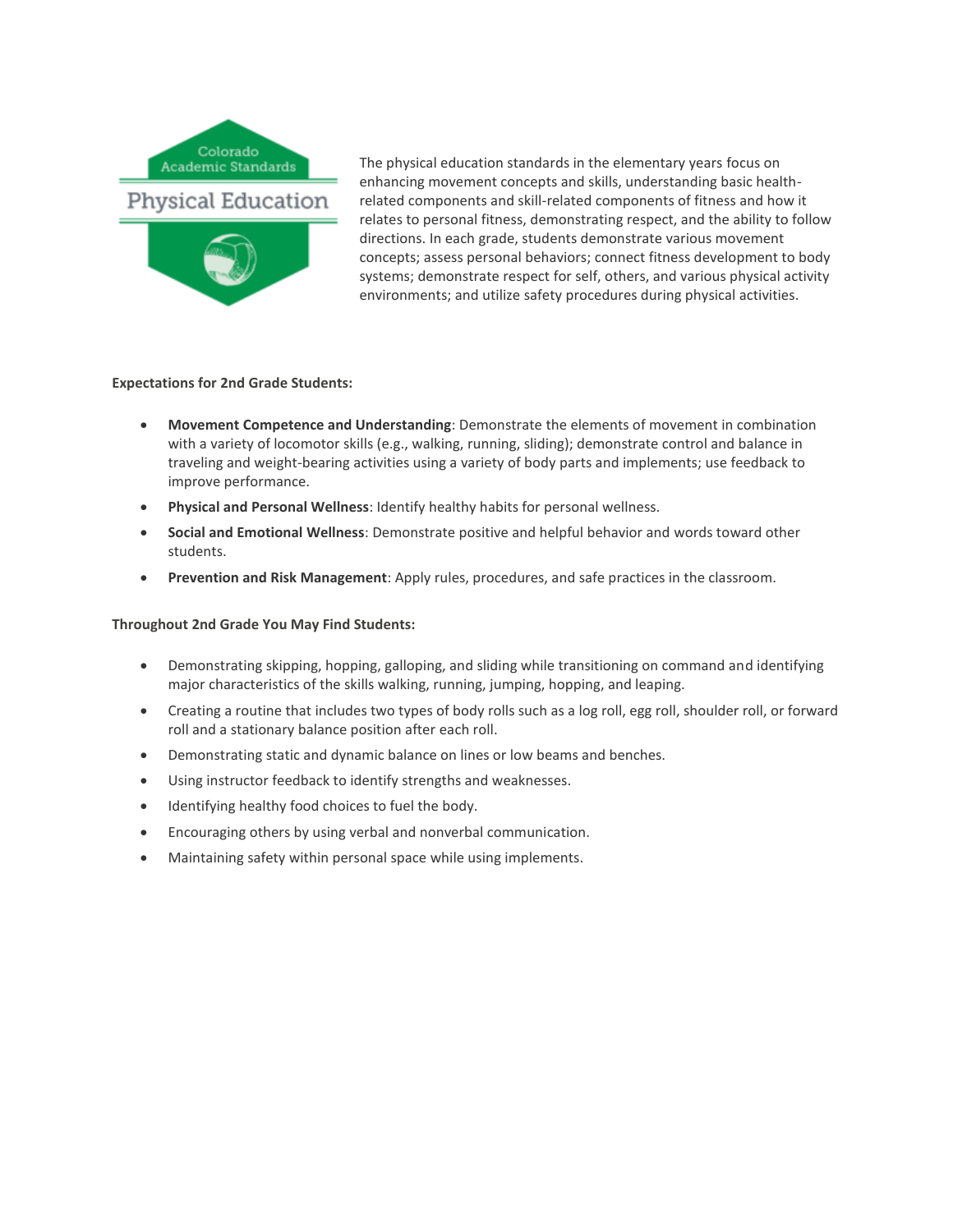

The reading, writing, and communicating standards in preschool are aligned to the expectations within Colorado's Early Learning and Development Guidelines and the latest revision of the Head Start Early Learning Outcomes Framework. They outline development expectations and indicators of progress for preschool age students in receptive and expressive language; understanding and obtaining meaning from stories and information from books and other texts; phonological awareness; concepts of early decoding; names and sounds associated with alphabetic knowledge; emerging skills to communicate through written representations, symbols, and letters; and asking a question to identify and define a problem and its possible solution.

## **Expectations for 2nd Grade Students:**

- **Oral Expression and Listening**: Learn new information, expand understanding, and engage in better conversations by listening actively (eye contact, asking questions, body posture).
- **Reading for All Purposes**: Decode (sound out and pronounce) words with accuracy based on spelling patterns and word parts (root words, prefixes, suffixes); read fluently (with proper speed, accuracy, and expression) by using skills and strategies to help them understand books, stories, poems and informational books ("how to" books, instructions).
- **Writing and Composition**: Use the writing process (plan, write, clean up, share) to write stories, information, and opinion pieces; use correct spelling, capitalization, grammar, and punctuation at grade level.
- **Research Inquiry and Design**: Use different materials and resources to find information and answer questions about a topic; use questions to determine if something "makes sense" in the resources.

- Using phonics and knowledge of words (spelling patterns, root words, prefixes, and suffixes) to read fluently (with appropriate speed, accuracy, and expression); using decoding skills (sound out and pronounce) to read and understand stories, informational books ("how to" books, books about inventors and inventions), and opinion pieces (favorite movies, activities, games); identifying key ideas and supporting details in reading to understand and talk about a story, poem, or book.
- Drawing and writing in response to readings as a way to "think through" ideas; sharing ideas about topics or the readings in small group discussions; building on others' comments in shared discussions; asking questions of group members; actively listening (using eye contact, body posture) when working with fellow students.
- Discussing the author's word choices and use of images in a story, poem, or book; explaining how words and illustrations, charts, visuals and photos work together in a story or book; comparing two stories (characters, themes, setting) or two informational books (main ideas, details, illustrations).
- Writing narratives (real or imagined stories) to describe events; writing to explain a topic ("how to" steps, instructions); writing to express an opinion (favorite writer, favorite character); using resources to find answers to questions; using details to improve writing; talking about writing with classmates and adults; using writing mechanics (capitalization, commas, apostrophes, and different sentence beginnings) consistently.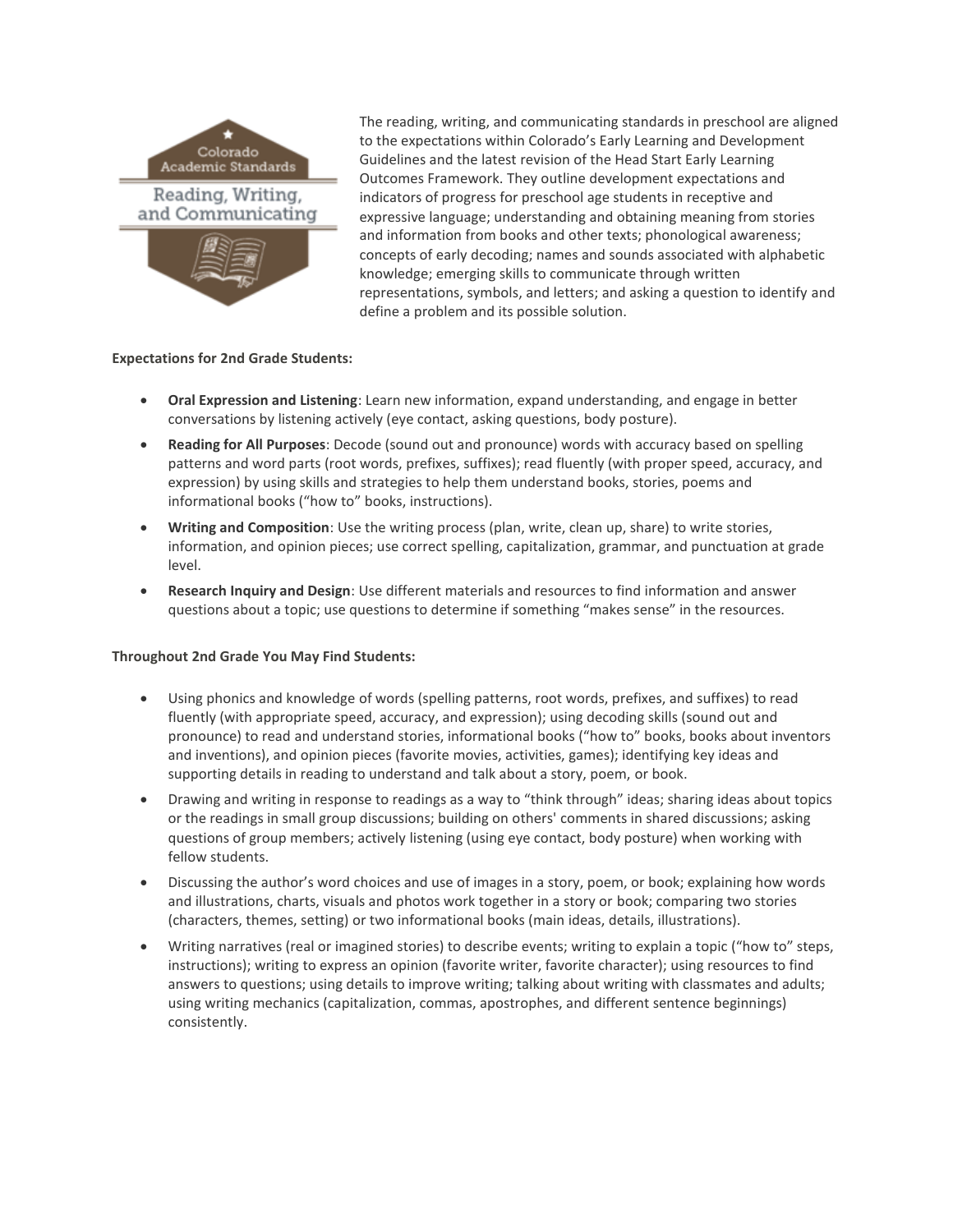

Three-dimensional science standards in the elementary grades lay the foundation for students to work and think like scientists and engineers. We also see strong connections to skills students will use to be successful with reading, literacy, and mathematics. In elementary grades, we will explore disciplinary core ideas in physical, life, and Earth and space sciences via phenomena in the world around us. Learners in elementary grades develop and ask testable questions, collect, and analyze different types of evidence, and write and communicate our understanding. Mastery of these standards will result in young learners who have a deep understanding of how scientific knowledge can provide solutions to practical problems we see in our world.

## **Expectations for 2nd Grade Students:**

- **Physical Science**: Matter exists as different substances that have observable properties.
- **Life Science**: Plants depend on water and light to grow and on animals for pollination or to move their seeds around; living things live in a variety of places.
- **Earth Science**: Some events on Earth occur quickly, others can occur slowly; wind and water can change the shape of the land, and models can show the shape and these change.

- Conducting investigations to describe and classify different kinds of materials by their observable properties.
- Constructing an argument with evidence that some changes caused by heating or cooling can be reversed, and some cannot.
- Planning and conducting an investigation to see if plants need sunlight and water to grow.
- Making observations of plants and animals to compare the diversity of life in different habitats.
- Comparing multiple solutions designed to slow or prevent wind or water from changing the shape of the land.
- Using evidence from several sources to provide evidence that Earth events can occur quickly (ex. volcanic explosions) or slowly (ex. erosion of rocks).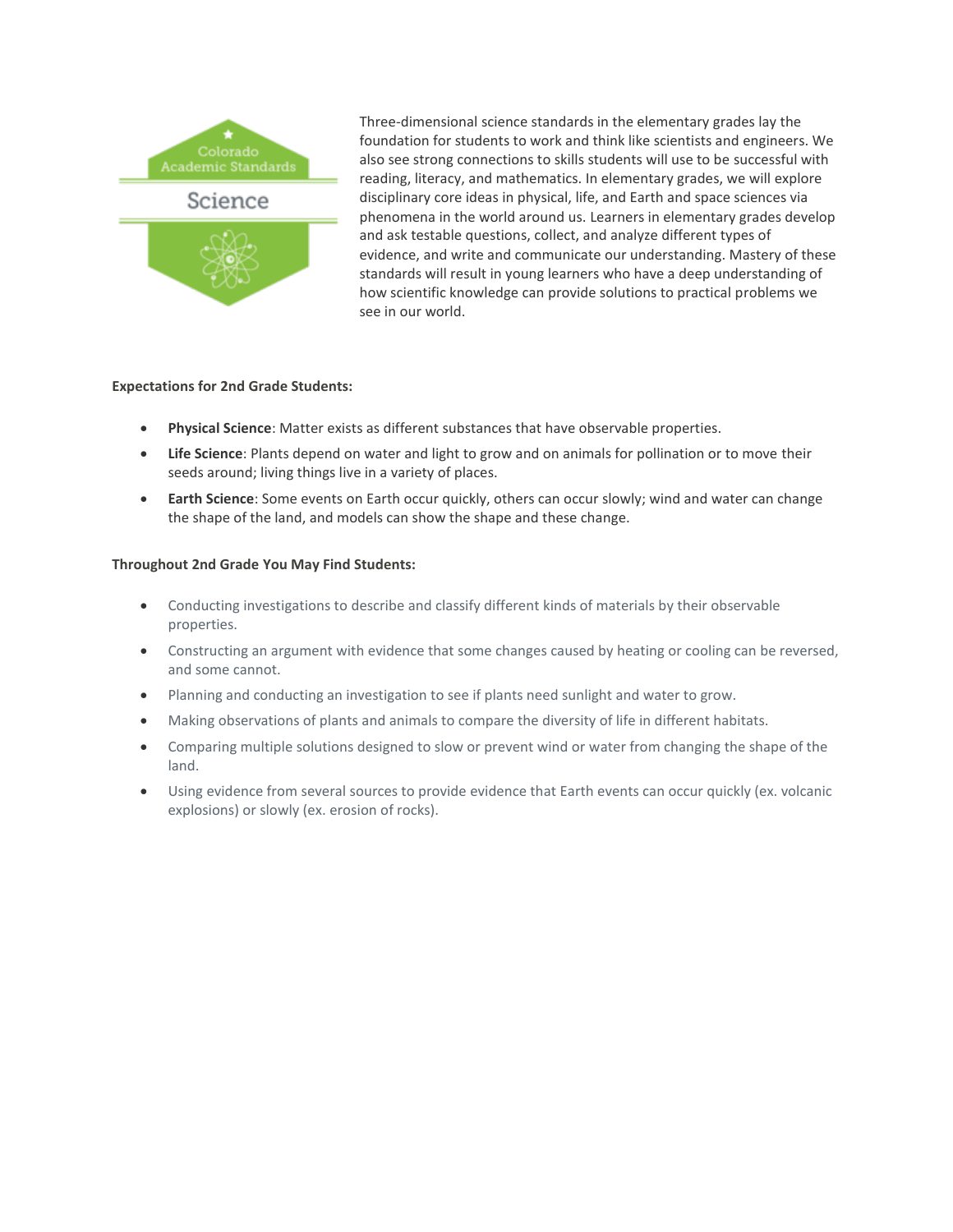

The social studies standards in the elementary years begin with individuals and families and move from there to explorations of neighborhoods, communities, the state of Colorado, and the United States. In each grade, students investigate historical events, examine geographic features and resources, consider economic decision-making processes, and define civic roles and responsibilities.

# **Expectations for 2nd Grade Students:**

- **History**: Use timelines, artifacts, and documents to consider the different people, perspectives, and events that make up the historical story of their community and or neighborhood.
- **Geography**: Use different kinds of maps to describe a community or neighborhood, explain how communities manage nonrenewable and renewable resources, explain how communities have developed, explain the relationship between communities and their environmental characteristics, and how community members have adapted to the physical environment.
- **Economics**: Explain how resources are scarce. **Personal Financial Literacy**: Investigate cost and benefits to make informed personal financial decisions.
- **Civics**: Consider options for how people participate in decision making in the community and identify the ways in which community members can work together to resolve conflicts.

- Creating and using timelines to sequence, examine, and explain historical events in the community; examining photos, newspaper articles, and other sources of historical community news.
- Using map keys, symbols, and legends to locate and identify information on globes and maps; categorizing various physical/environmental aspects of the community (landforms, water sources).
- Giving examples of why resources are scarce; identifying products and services made and available in the community; creating examples of personal financial decisions (saving v. spending).
- Defining and describing the characteristics of a responsible community member (actions, attitude); generating examples of civic responsibilities; crafting sets of rules that particular communities (classrooms, schools, neighborhoods) might agree upon; discussing problems and solutions within the community.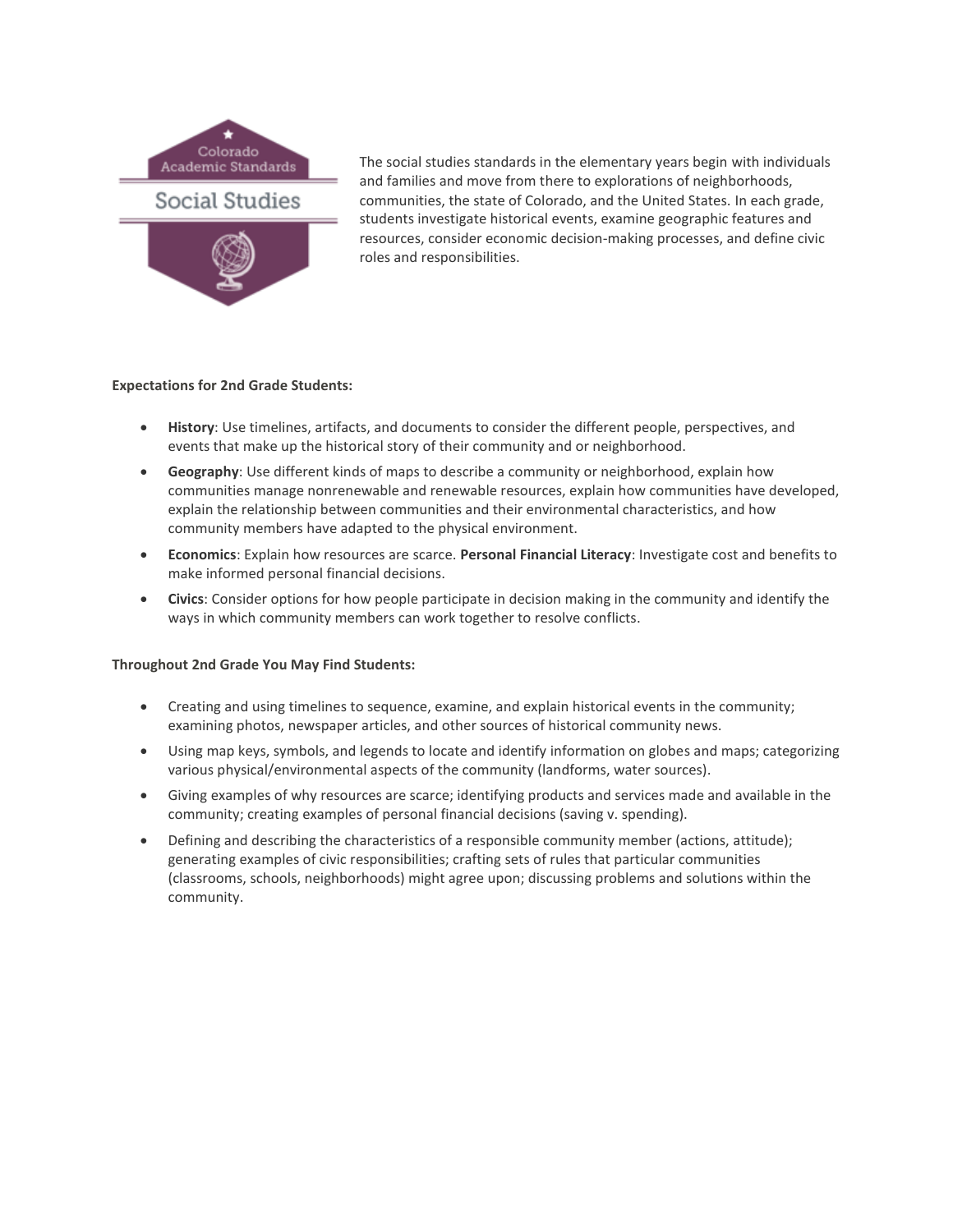

The visual arts standards in preschool focus on experiences and exploration in art-making and with art materials. This helps to develop a foundation and appreciation for visual art. In preschool, students identify art in their daily surroundings, experience that art can be used to represent stories and ideas, explore various art-making processes, and begin to see how art is a part of their community.

## **Expectations for 2nd Grade Students:**

- **Observe and Learn to Comprehend (Know/Comprehend)**: Explain the reasons behind and/or decisions for making a piece of art; use basic art terms when discussing their art and the art of others.
- **Envision and Critique to Reflect (Critique/Evaluate/Refine)**: Express the meaning or personal importance of a work of art.
- **Invent and Discover to Create (Create/Present)**: Use familiar symbols in artwork; use personal ideas to explore different ways to make art.
- **Relate and Connect to Transfer (Connect/Apply/Transfer)**: Make art about family, school, and community life.

- Identifying elements in a piece of art such as simple shapes, lines, colors.
- Trying out many different ways to make artwork that represents personal thoughts and ideas.
- Finding symbols from daily lives to use and place in artwork.
- Identifying art in daily life and why the presence of art is important.